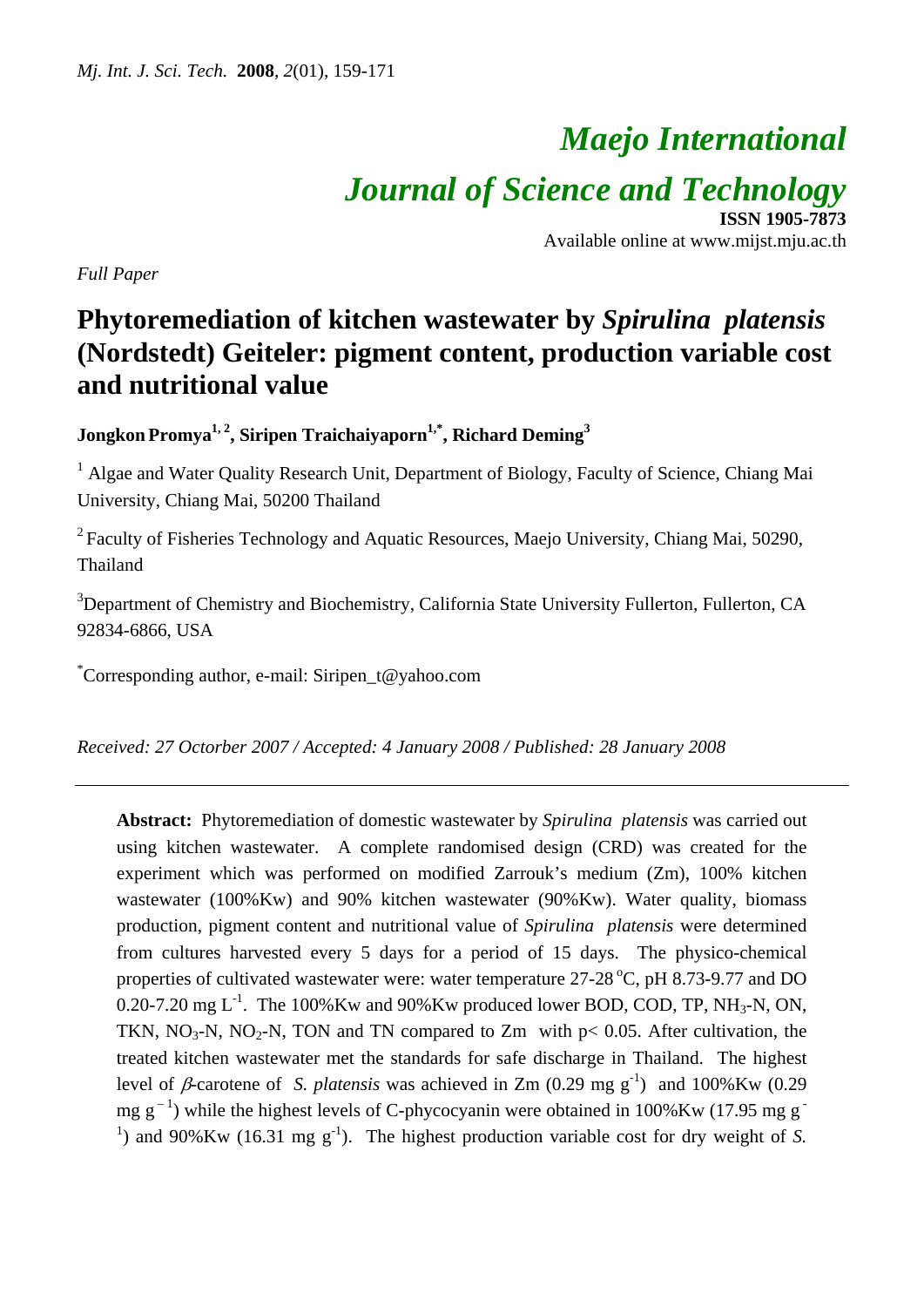*platensis* was in Zm (310.6 Baht kg<sup>-1</sup>) and 90%Kw (303.6 Baht kg<sup>-1</sup>) as compared to 100%Kw (276.6 Baht kg -1), with p<0.05. The highest biomass production of *S. platensis* was achieved in Zm (0.84 g L<sup>-1</sup>) and 100%Kw (0.82 g L<sup>-1</sup>), with protein content of 54.44% and 35.86%, respectively. Implications for the use of *S. platensis* for phytoremediation and C-phycocyanin production using of 100%Kw and 90% Kw are discussed.

**Keywords:** kitchen wastewater, nutritional value, pigment content, production variable cost, *Spirulina platensis*

#### **Introduction**

 Remediation of wastewater to remove unwanted nutrients using microorganisms has been widely applied throughout the world. Some of the important advantages of using microalgae such as *Spirulina platensis* include the relative safety of the microorganism, the efficient removal of the primarily nitrogen- and phosphorous-containing nutrients, its rapid growth rate, and the ability to utilise the resulting algae as a food source for fish or farm animals. Kitchen wastewater has received relatively little attention although it can make a significant contribution to the polluted stream, especially from dining facilities in large institutions such as universities. It is rich in nutrients (nitrogen, phosphorous, fats, proteins, carbohydrates, etc.) and has relatively few toxic components that need to be removed owing to its origin in the food processing environment.

The conventional nitrogen sources for *S. platensis* are ammonia nitrogen (NH3-N) and nitrate nitrogen ( $NO<sub>3</sub>$ - $N$ ) [1]. Interesting research work has been carried out using animal wastes, wastewater and urban effluents as low-cost nitrogen sources [2]. In batch and fed-batch cultures, large *S. platensis* biomass production was demonstrated along with elevated pigment content [3-4]. Culturing *S. platensis* for animal feed purposes using inorganic culture media is relatively expensive because of the need to provide a full complement of nutrients. Low-cost alternatives such as wastewater should be evaluated as a more cost-effective method of producing this important nutritional product. In addition, production of *S. platensis* can improve water quality, as demonstrated in a recent study in Mexico involving use of 50% swine waste in a suspended system [5]. Significant biomass levels were obtained and wastewater nutrient levels were dramatically reduced.

Another study [6] achieved 96% total nitrogen (TN) and 54% total phosphorus (TP) removal by *S. platensis* in an outdoor raceway by treating 2% diluted anaerobic effluents from pig wastewater containing almost the same amount of nitrogen and phosphorus as in the experiment carried out as described in the present study. These studies, along with the present work on kitchen wastewater, clearly demonstrate that *S. platensis* cultivation can be considered as a promising approach to nitrogen and phosphorus removal from wastewater [2,7].

The improvement to effluents (lower N, P) from a pig manure biogas digester by *S. platensis* was described in 1999 [8-9]. The *S. platensis* biomass produced during the experiment could be used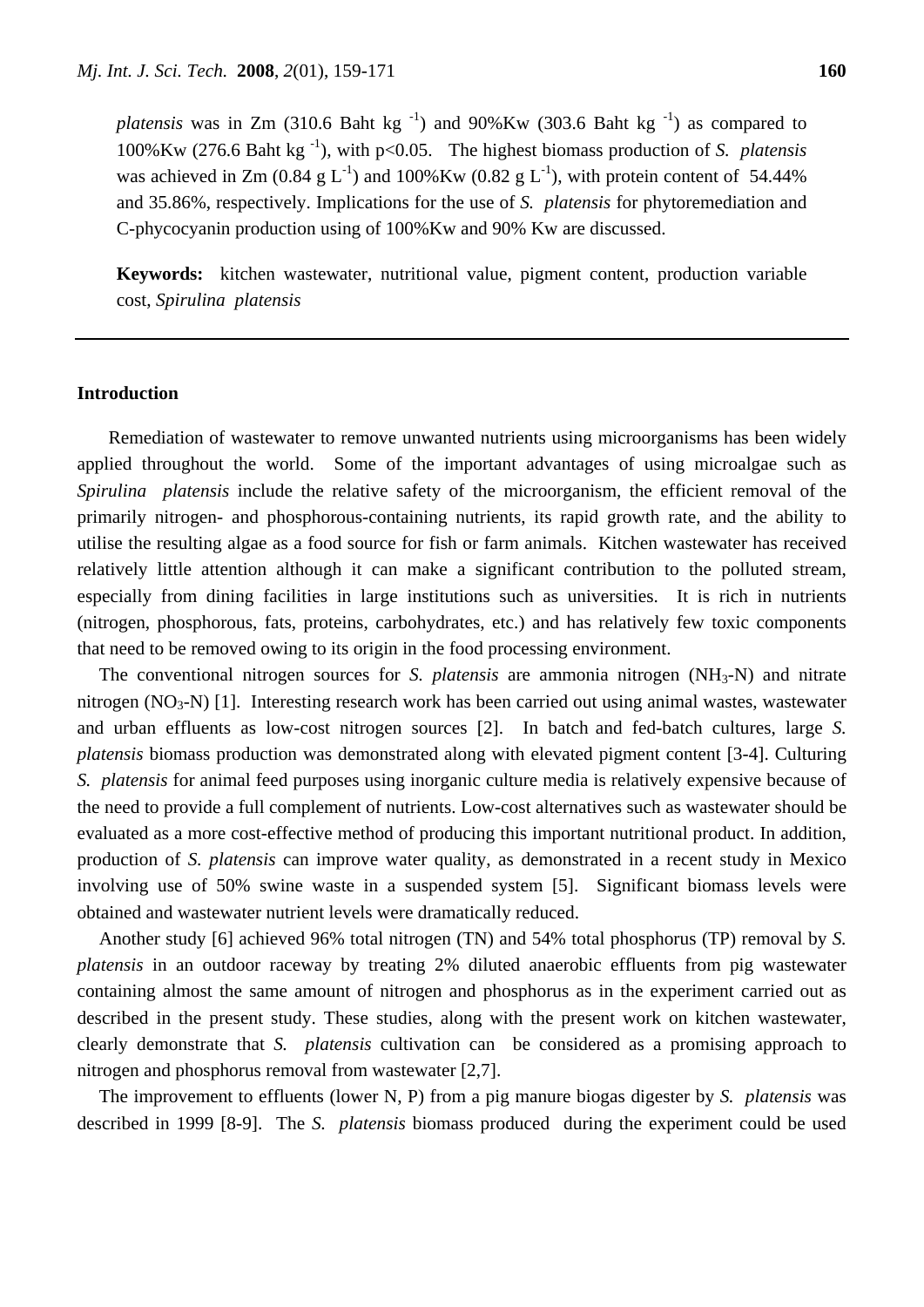later as a dietary protein supplement in aquatic farming. All experimental ponds were continuously aerated. Water and algal samples were collected every 3 days over a culture period of 30 days. Over 98.99% of the  $NH<sub>3</sub>-N$  was removed in all treatments and dilutions of different effluents, thus meeting the pollution control standards in Thailand. The COD was reduced by 97.13% in the 30% effluent dilution. The COD concentration after 30 days was also lower than the effluent standard of Thailand [26]. The highest biomass production (0.32 g  $L^{-1}$  as dry-weight) was achieved in the 50% effluent, where the chlorophyll-a content was between 38.6 and 69.2  $\mu$ g L<sup>-1</sup>[9]. However, the COD actually increased for this mixture.

Many studies have been carried out to examine microorganisms as a source of protein for human consumption and animal feed. Among these is the microalga *S. platensis*, one of the phytoplankton in the division Cyanophyta [10]. This organism has a protein content that ranges from 60 to 72% (dry weight) and contains 18% C-phycocyanin, 1.7%  $\beta$ -carotene, 1.6% chlorophyll-a, and 26-30% gamma linoleic acid (as percentage of total fatty acids) [11]. *S. platensis* has a low nucleic acid concentration and the amino acid content is similar to that recommended for human or animal consumption by the international Food and Agriculture Organization (FAO) [12]. C–phycocyanin is one of the major biliproteins of *S. platensis*, a blue green alga, with antioxidant and radical scavenging properties. It is also known to exhibit anti-inflammatory and anti-cancer properties.

The main objective of this study is to investigate the efficiency of *S. platensis* in improving the water quality of the effluent from kitchen wastewater and to determine the production variable cost of the resulting alga, as well as its content of  $\beta$ -carotene, C-phycocyanin and other nutritional components.

#### **Materials and Methods**

#### *Kitchen wastewater preparation*

One hundred litres of wastewater from the day's food and dish washing at the cafeteria kitchen in the Department of Biology, Chiang Mai University, were collected every Friday. This wastewater was placed in 100-L cement tanks and allowed to ferment for 3 weeks for microorganisms to break down the solid organic wastes. The liquid portion in each tank was then filtered through an 80-micron plankton net filter. The filtrate was taken for determination of temperature, pH, dissolved oxygen (DO) and BOD by azide modification, COD by closed reflux,  $NH<sub>3</sub>-N$  by direct nesslerisation,  $NO<sub>3</sub>-N$  by phenoldisulphonic acid,  $NO<sub>2</sub>-N$  by diazotisation, TN by the macro Kjeldahl method, and TP by persulfate digestion/stannous chloride [13-14]. This filtrate, or "100%" solution (100%Kw), was diluted to 90% with tap water to make an additional starting solution (90%Kw). Greater dilutions were found to produce significantly lower growth rates, so only 100% and 90% solutions were used in this study [15].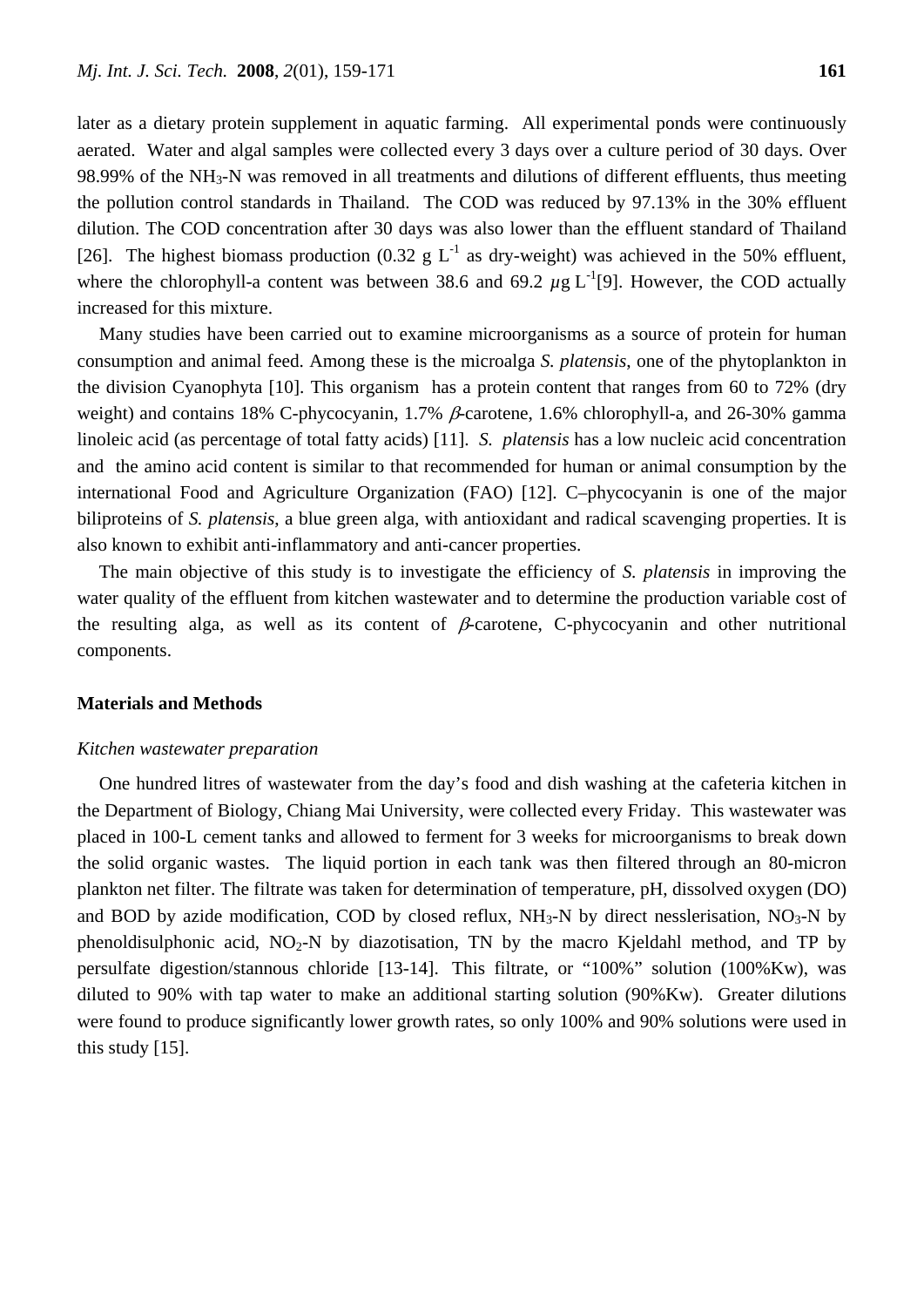#### *S. platensis stock culture preparation*

Stock Zm: *S. platensis* was cultured in modified Zarrouk's medium (Zm) in a 5-litre bottle and allowed to grow for 2 weeks until the optical density at 560 nm reached 1 ( $OD_{560nm}=1$ ).

Modified Zarrouk's medium (Zm) [8]: this medium is composed of 2 g  $L^{-1}$  of NaHCO<sub>3</sub> (Qingdao Co., LTD, China), 1 g  $L^{-1}$  of NaCl (Purity Salt Industry, Co., LTD, Thailand), 1 g  $L^{-1}$  of MgSO<sub>4</sub> (UTIDS Enterprise Co., LTD, Thailand),  $0.5 \text{ g L}^{-1}$  of NaNO<sub>3</sub> (Oingdao) and  $1 \text{ g L}^{-1}$  of N:P:K (16:16:16, YARA International ASA Co., Ltd, Norway), adjusted to pH  $10 + 0.5$  using NaOH.

Stock Kw: *S. platensis* from stock Zm was cultured in fermented 100%Kw in 50 L glass tanks and allowed to grow for 2 weeks until the optical density (OD) at 560 nm reached 1 (OD  $_{560 \text{ nm }=1}$ ). This stock Kw would then be used as "*S. platensis* inoculum" for the experiments in 100-L cement ponds.

#### *Experimental design*

A complete randomised design (CRD) was carried out using 3 treatments, each performed in triplicate. Initial physico-chemical properties were measured on the media before inoculation. *S. platensis* was obtained by first filtering 30 L of the stock solution (stock Kw) to give the "raw *S. platensis*." The control tanks consisted of the raw *S. platensis* added to 100 L of Zm. The treated tanks were 90% (90%Kw) and 100% (100%Kw) wastewater inoculated with raw *S. platensis*. The initial optical density of each tank was 0.30. All experimental tanks were cultured for 15 days with continuous aeration. Samples were collected every 5 days from each tank and analysed for their physico-chemical properties viz. temperature, pH, DO, BOD, COD, TP, NH3-N, organic nitrogen, total Kjeldahl nitrogen (TKN),  $NO_3-N$ ,  $NO_2-N$ , total oxidised nitrogen (TON) and TN. Algal biomass concentration was also determined by filtration using a 120- μm plankton net. Samples of *S. platensis* were analysed for production variable cost, nutritional content (protein, fat, ash, fiber, moisture), βcarotene and C-phycocyanin [16-18].

#### β*-Carotene and C-phycocyanin analysis*

The β-carotene concentration (mg  $g^{-1}$ , dry weight) in *S. platenisis* was determined by HPLC (Mightysil RP-18 GP, 5 µm, 150 x 4.6 mm ID column, Kanto Reagent Co., Ltd, Japan). The algal sample (0.75 g, dry weight) was homogenised in a homogeniser with hexane as extracting solvent, then filtered and the filtrate collected and evaporated to dryness. The residue was dissolved in methanol : chloroform (4:1) before injection. The mobile phase flow rate and the measured wavelength were 1 mL min<sup>-1</sup> and 456 nm respectively. Authentic β-carotene (Sigma, USA) was run through the same procedure as described above [16]. The C-phycocyanin concentration (mg  $g^{-1}$ , dry weight) in *S*. *platenisis* was determined by HPLC (Agilent Technologies, USA) using a reverse phase ZORBAX Eclipse XDB-C-18 (5 µm, 150 x 4.6 mm) column. Approximately 1g (dry weight) of *S. platensis* was suspended in 10 ml of phosphate buffer solution (PBS), pH 7.2, and maintained in the dark at  $4^{\circ}$ C for 16 h. The crude extract was then centrifuged at 10,000 rpm for 15 min at  $4^{\degree}C$  to separate cell debris. The volume was adjusted to 10 ml with PBS. Then other components in the supernatant were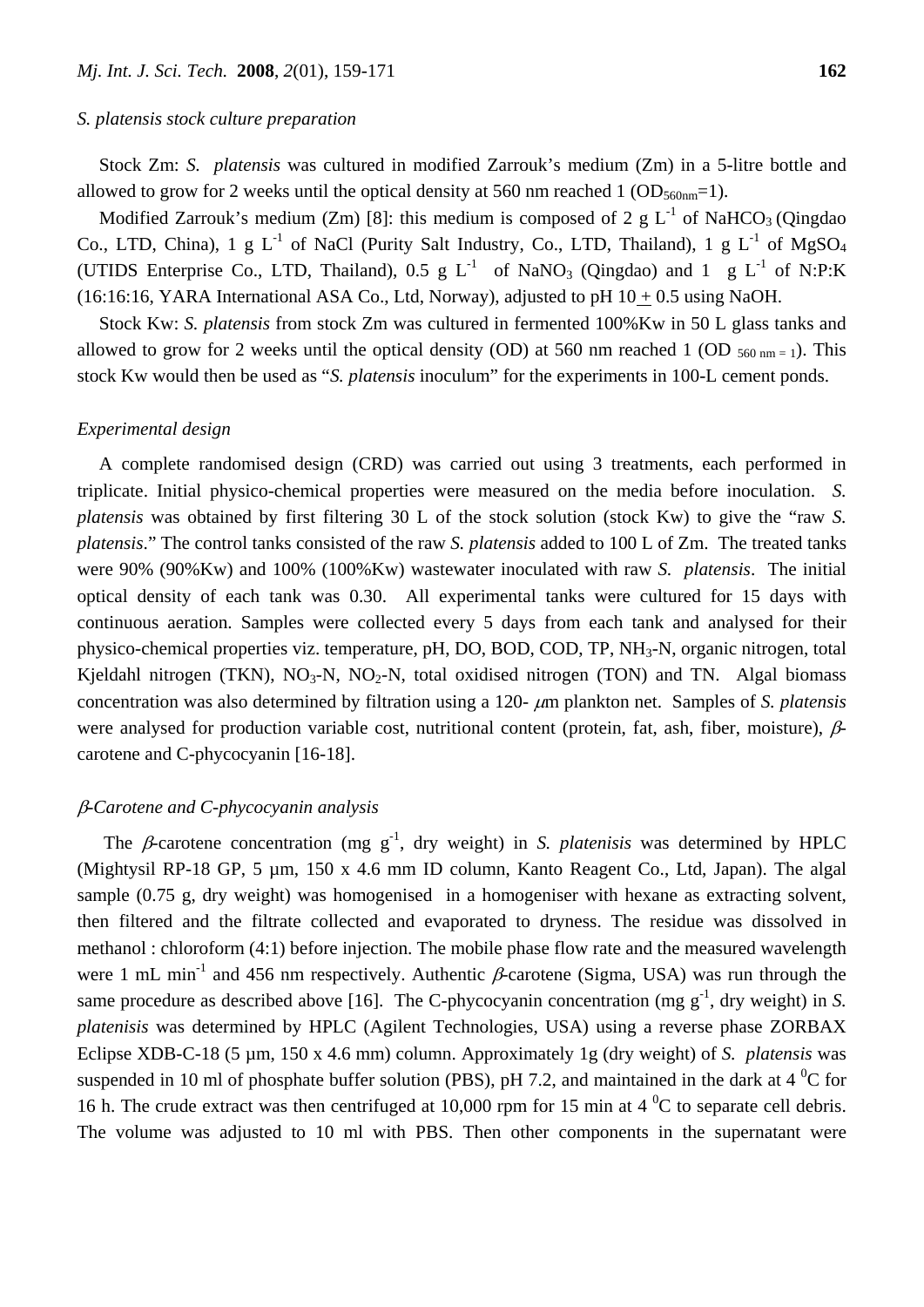precipitated by addition of solid ammonium sulfate (25% w/v final composition). The resulting Cphycocyanin-containing solution was evaporated to dryness. The solid residue was dissolved in 10 mL of a methanol:water mixture (1:1) prior to analysis by HPLC. The mobile phase was methanol:water  $(1:1)$ , the flow rate was 0.50 mL/min, and the detector wavelength was 214 nm. Authentic C-Phycocyanin (Sigma Aldrich, USA) was run through the same procedure as described for the *S. platensis* samples [17].

#### *Production variable cost and nutritional value*

 The production variable cost was calculated from the cost of *S. platensis* culture plus the variable costs, viz. nutrient cost, stock *S. platensis* cost, labour cost, and electricity and water cost [19]. Samples of *S. platensis* were analysed for their nutritional content (protein, fat, ash, fiber and moisture) [18].

#### *Statistical analysis*

Data were presented as mean values  $\pm$  standard deviation. Comparison of mean values was made by one-way analysis of variance (ANOVA), followed by Duncan's multiple range test (DMRT) at a significance level of  $p<0.05$  (SPSS Inc., Chicaco, USA, Ver.15).

#### **Results and Discussion**

#### *Water quality*

The water quality values for the kitchen wastewater filtrate are summarised in Table 1 and the progress of their changes is illustrated in Figure 1. After completing the 15-day experimental period, it was found that the physical and chemical properties of the water changed significantly (Table 1). All media showed an increase in pH during the period, consistent with the usual behaviour of blue green algal cultures. In the commercial growth of *S. platensis* the media employed have high pH (9.5- 12) and high salinity and they are particularly selective for this organism, an important factor in preventing contamination of the reactor by bacteria, algae and protozoa [20]. A large increase in dissolved oxygen (DO) occurred for both preparations of kitchen waste media as a result of aeration. The optimum level of DO for algal cultures in water is normally more than 5 mg  $L^{-1}$  [21], thus the final solutions under aeration had adequate levels (6.12-7.20 mg  $L^{-1}$ ). The initial level in the Zm medium was high since it was prepared using tap water containing considerable DO, and 90%Kw contained 10% tap water, resulting in a slightly elevated DO level compared to 100%Kw.

For 100%Kw and 90%Kw, the BOD decreased by 72.74 % and 71.08 % respectively. The chemical composition of Zm resulted in a low BOD initially since it contained no significant amount of biodegradable organic compounds such as protein, carbohydrate or fat. The present study showed a slightly larger decrease in BOD using kitchen wastewater than the 70% decrease during the cultivation of *S. platensis* in the 40% dormitory effluent from Maejo University [22]. With 100%Kw and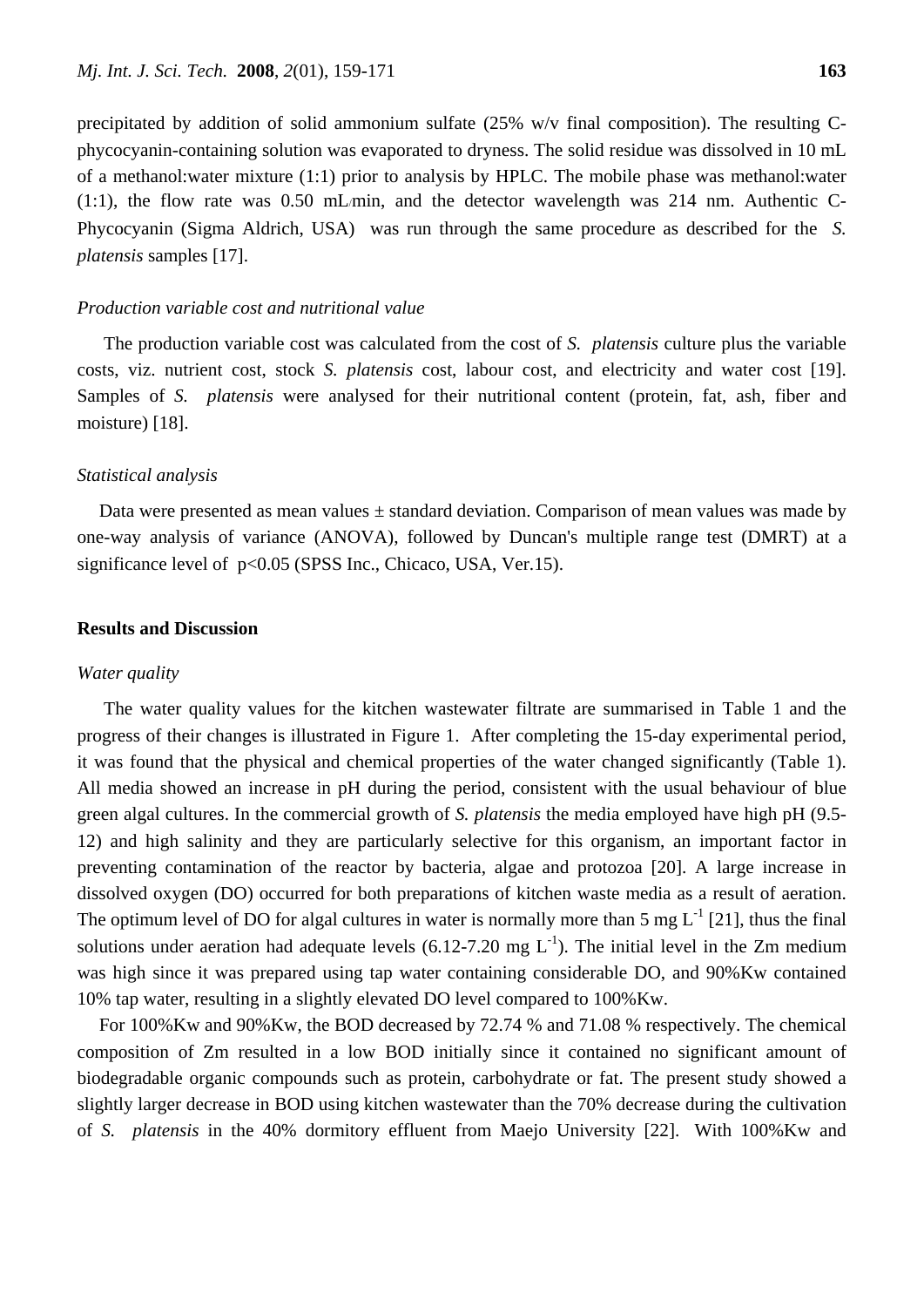90%Kw the COD value decreased dramatically (72.6% and 73%), but somewhat less than in the cultivation of *S. platensis* in wastewater from the production of sago starch as reported by Canizares [5], where COD decreased by 98.00 %, and in the cultivation of *S. platensis* in 30% effluents from pig manure biogas digester reported by Promya and Traichiyaporn [9], where COD decreased by about 97% using different waste sources.

Improvement in water quality is often assessed by the ability of a process to reduce nutrient matter, especially nitrogen and phosphorous. Cultivating algae in water with high nutrient matter can dramatically reduce nitrogen and phosphorous levels and, at the same time, produce a useful product, such as algae for animal feed. Kitchen wastewater generally has a high level of nutrients and large quantities are produced every day at commercial and residential sites, so it is especially noteworthy that the experiment described in this work showed dramatic improvement in water quality, sufficient to meet the standard for discharge, and produced significant amounts of useful algal material.

Total phosphorous levels in all three media (Zm, 100%Kw and 90%Kw) were initially high (3.83- 4.35 mg  $L^{-1}$ ) and decreased by nearly the same percentages (50, 50.4 and 50.4 %, respectively). These are similar to those in other studies where 54-55% reductions were achieved [6, 23-25]. Ammonia nitrogen ( $NH_3-N$ ) was not added to Zm, so the measured levels were near the detection limit. However, there were significant levels of  $NH_3-N$  initially in the kitchen wastewater (7.03 and 5.75 mg)  $L^{-1}$  for 100%Kw and 90%Kw, respectively). Algae prefer to use NH<sub>3</sub>-N than NO<sub>3</sub>-N, and the optimum concentration range of nitrogen for algal growth is 1.3 - 6.5 mg  $L^{-1}$  [14]. After 15 days of cultivation, the NH3-N levels dropped dramatically by 98.0 and 97.8 % for 100% Kw and 90% Kw respectively, to those within the allowable discharge limit for  $NH_3-N$  (<1.1 mg L<sup>-1</sup>) [26]. Total Kjeldahl nitrogen (TKN) is the sum of organic nitrogen and ammonia nitrogen [27]. Since Zm contained neither ammonia nor organic nitrogen, the initial and final levels were very low  $(0.07 \text{ and } 0.05 \text{ mg } L^{-1})$ , respectively). Kitchen wastewater contained a significant amount of both organic and ammonia nitrogen, so the initial TKN was high (22.56 and 20.3 mg  $L^{-1}$  for 100%Kw and 90%Kw, respectively). Culturing *S. platensis* in kitchen wastewater resulted in 97% decrease in TKN for both 100%Kw and 90%Kw, and the resulting water was improved to within the discharge limit of  $\langle 100 \text{ mg } L^{-1} [26]$ . Since organic nitrogen is derived from TKN by subtracting with  $NH<sub>3</sub>-N$ , similar decrease (near 97%) was observed.

NO<sub>3</sub>-N was the sole source of nitrogen for Zm, so the initial level was very high (30.73 mg  $L^{-1}$ ). Cultivation of *S. platensis* reduced this by 94.2%. The lower starting levels in 100%Kw and 90%Kw  $(3.8 \text{ and } 3.47 \text{ mg } L^{-1})$  were also dramatically reduced by 99.2% for each medium. Again, all media after cultivation were within the discharge limit for NO<sub>3</sub>-N (<0.5 mg L<sup>-1</sup>) [26]. NO<sub>2</sub>-N in all media was very low  $(0.003 - 0.008 \text{ mg L}^{-1})$  as anticipated, since neither Zm nor the kitchen wastewater had an identifiable source of this nutrient. Total oxidised nitrogen is the sum of  $NO<sub>3</sub>-N$  and  $NO<sub>2</sub>-N$ , so this quantity is dominated by the effect of NO<sub>3</sub>-N (<0.5 mg  $L^{-1}$ ) [26]. Total nitrogen is the sum of TKN and total oxidised nitrogen and the resulting values are summarised in Table 1. A reduction of 94-97% was achieved in all media after 15 days of cultivation of *S. platensis*.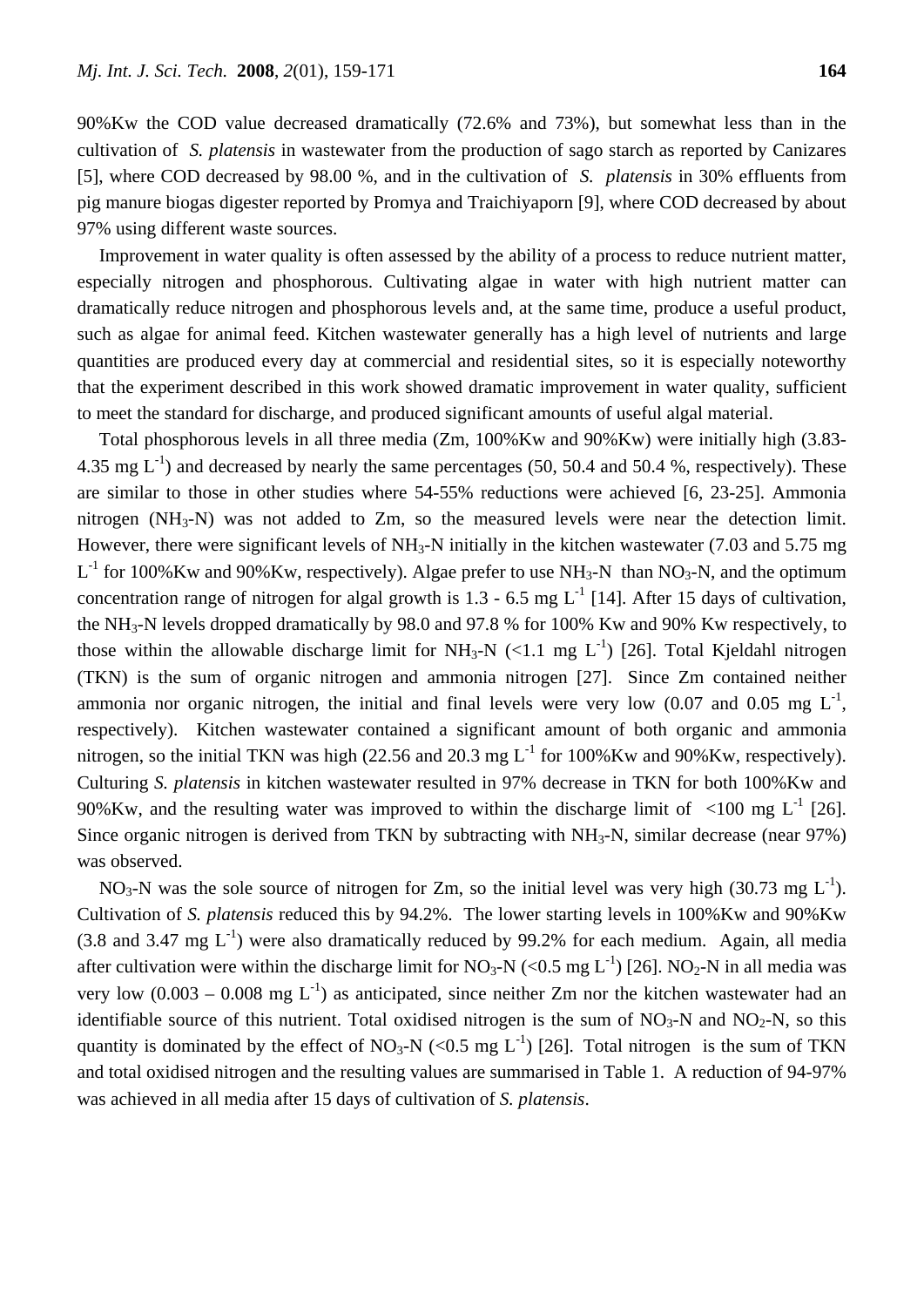### *Mj. Int. J. Sci. Tech.* **2008**, *2*(01), 159-171

**Table 1.** The statistical summary (mean ± SD) of water quality and percentage removal in wastewater culture of *S. platensis* after15-days (Boldface numbers indicate the largest changes.)

|                          | Zm                           |                               |                               | 100% Kw              |                        |                               | 90%Kw                                                     |                             |                               | Standard                 |           |
|--------------------------|------------------------------|-------------------------------|-------------------------------|----------------------|------------------------|-------------------------------|-----------------------------------------------------------|-----------------------------|-------------------------------|--------------------------|-----------|
|                          |                              | Final                         |                               |                      |                        |                               |                                                           | Final                       |                               |                          |           |
|                          |                              | culture                       |                               | Filtrate             | Final                  |                               | Filtrate                                                  | culture                     |                               |                          |           |
| Chemistry                | Zm before                    | after 15                      | $\%$                          | before               | culture after          | $\%$                          | before                                                    | after 15                    |                               | Limits                   | Reference |
| Parameter                | culture                      | days                          | Removal                       | culture              | 15 days                | Removal                       | culture                                                   | days                        | % Removal                     |                          | S         |
| Air tem $.(°C)$          | 30                           | 29                            |                               | 30                   | 29                     |                               | 30                                                        | 29                          |                               |                          |           |
| Water tem.               |                              |                               |                               |                      |                        |                               |                                                           |                             |                               |                          |           |
| $(^{\circ}C)$            | 28.1                         | 27.9                          |                               | 28.2                 | 27.93                  | $\sim$                        | 28.1                                                      | 27.97                       |                               | $<$ 40 $^{\rm o}{\rm C}$ | 26        |
| pH                       | 8.73                         | 9.7                           | $\sim$                        | 9.3                  | 9.71                   |                               | 9.54                                                      | 9.77                        | $\blacksquare$                | $5.5 - 9$                | 26        |
| DO.<br>$(mg L^{-1})$     | $3.73 \pm 0.15^a$            | $7.20 \pm 0.10^a$             |                               | $0.2 \pm 0.05^b$     | $6.12 \pm 0.12^b$      | $\blacksquare$                | $0.3 \pm 0.05^b$                                          | $7 \pm 0.26^{\circ}$        |                               | > 5<br>$(mg L-1)$        | 28        |
| <b>BOD</b>               |                              |                               |                               |                      |                        |                               |                                                           |                             |                               | < 20                     |           |
| $(mg L^{-1})$            | $9.99 \pm 0.5^{\text{a}}$    | $6.11 \pm 0.10^c$             | $38.8 \pm 2.1^b$              | $18.71 \pm 0.61^a$   | $5.15 \pm 0.11^a$      | $72.74 \pm 0.1^a$             | $16.84 \pm 0.55^{\rm b}$                                  | $4.87 \pm 0.10^b$           | $71.08 \pm 0.1^a$             | $(mg L^{-1})$            | 26        |
| $\rm COD$                |                              |                               |                               |                      |                        |                               |                                                           |                             |                               | < 120                    |           |
| $(mg L^{-1})$            | $13.21 \pm 1.00^c$           | $7.20 \pm .25^{ab}$           | $45.1 \pm 3.8^b$              | $28.07 \pm 0.64^a$   | $7.69 \pm 0.35^a$      | $72.6 \pm 1.2^{\text{a}}$     | $25.26 \pm 0.58^b$                                        | $6.93 \pm 0.32^b$           | $73 \pm 1^{\rm a}$            | $(mg L^{-1})$            | 26        |
| TP                       |                              |                               |                               |                      |                        |                               |                                                           |                             |                               | < 0.4                    |           |
| $(mg L^{-1})$            | $4.35 \pm 0.39^a$            | $2.17 \pm 0.06^a$             | $50 \pm 6$ <sup>ns</sup>      | $4.25 \pm 0.13^{ab}$ | $2.11 \pm 0.14^a$      | $50.4 \pm 1.8^{\text{ns}}$    | $3.83 \pm 0.12^b$                                         | $1.9 \pm 0.13^b$            | $50.4 \pm 1.9^{\text{ns}}$    | $(mg L^{-1})$            | 26        |
| $NH3-N$<br>$(mg L^{-1})$ | $0.03 \pm 0.01^{\circ}$      | $0.01 \pm 0.006^b$            | $67 \pm 18^b$                 | $7.03 \pm 0.06^a$    | $0.14 \pm 0.006^a$     | $98.0 \pm 0.1^a$              | $5.75 \pm 0.14^b$                                         | $0.13 \pm 0.005^{\text{a}}$ | $97.8 \pm 0.1^a$              | < 1.1<br>$(mg L^{-1})$   | 26        |
| Org. N                   |                              |                               |                               |                      |                        |                               |                                                           |                             |                               | < 10                     |           |
| $(mg L-1)$               | $0.04 \pm 0.00^{\circ}$      | $0.02 \pm 0.004$ <sup>c</sup> | $\overline{0}$                | $15.53 \pm 0.50^a$   | $0.54 \pm 0.014^a$     | $96.52 \pm 0.02^a$            | $14.55 \pm 0.36^b$                                        | $0.48 \pm 0.015^b$          | $96.7 \pm 0.02^{\text{a}}$    | $(mg L^{-1})$            | 29        |
| <b>TKN</b>               |                              |                               |                               |                      |                        |                               |                                                           |                             |                               | $<100\,$                 |           |
| $(mg L^{-1})$            | $0.07 \pm 0.01$ <sup>c</sup> | $0.05 \pm 0.01^b$             | $70 \pm 16^b$                 | $22.56 \pm 0.56^a$   | $0.68 \pm 0.02^a$      | $97.0 \pm 0.2^{\circ}$        | $20.3 \pm 0.50^b$                                         | $0.61 \pm 0.02^a$           | $97 \pm 0.2^{\rm a}$          | $(mg L^{-1})$            | 26        |
| $NO3-N$                  |                              |                               |                               |                      |                        |                               |                                                           |                             |                               | < 0.5                    |           |
| $(mg L^{-1})$            | $30.73 \pm 1.00^a$           | $1.78 \pm 0.07^{\text{a}}$    | $94.2 \pm 0.2^b$              | $3.8 \pm 0.9^b$      | $0.03 \pm 0.01^b$      | $99.2 \pm 0.3^a$              | $3.47 \pm 0.69^b$                                         | $0.027 \pm 0.01^b$          | $99.2 \pm 0.2^a$              | $(mg L^{-1})$            | 26        |
| $NO2-N$<br>$(mg L^{-1})$ | $0.003 \pm 0.001^b$          | $0.001 \pm 0.001^b$           | $67 \pm 33^{\text{ns}}$       | $0.009 \pm 0.001^a$  | $0.003 \pm 0.001^b$    | $65 \pm 15^{\text{ns}}$       | $0.008 \pm 0.001$ <sup>a</sup>                            | $0.002 \pm 0.001^b$         | $73 \pm 15^{ns}$              |                          |           |
| <b>TON</b>               |                              |                               |                               |                      |                        |                               |                                                           |                             |                               | < 0.5                    |           |
| $(mg L^{-1})$            | $30.73 \pm 1.00^a$           | $1.78 \pm 0.07^{\text{a}}$    | 94.18 $\pm$ 0.07 <sup>b</sup> | $3.809 \pm 0.901^b$  | $0.033 \pm 0.011^b$    | 99.15 $\pm$ 0.09 <sup>a</sup> | $3.478 \pm 0.691^b$                                       | $0.029 \pm 0.011^b$         | 99.19 $\pm$ 0.16 <sup>a</sup> | $(mg L-1)$               | 26        |
| TN                       |                              |                               |                               |                      |                        |                               |                                                           |                             |                               | < 4                      |           |
| $(mg L^{-1})$            | $30.8 \pm 1.01^a$            | $1.83 \pm 0.08^a$             | 94.03 $\pm$ 0.10 <sup>b</sup> | $26.37 \pm 1.46^b$   | $0.713 \pm 0.031^{ab}$ | 97.30 $\pm$ 0.04 $^{\rm a}$   | $23.778 \pm 1.191^{\circ}$ 0.639 $\pm$ 0.031 <sup>b</sup> |                             | $97.31 \pm 0.01^a$            | $(mg L^{-1})$            | 26        |

Note: The means  $\pm$  SD in the same row with different superscripts are significantly different (p< 0.05).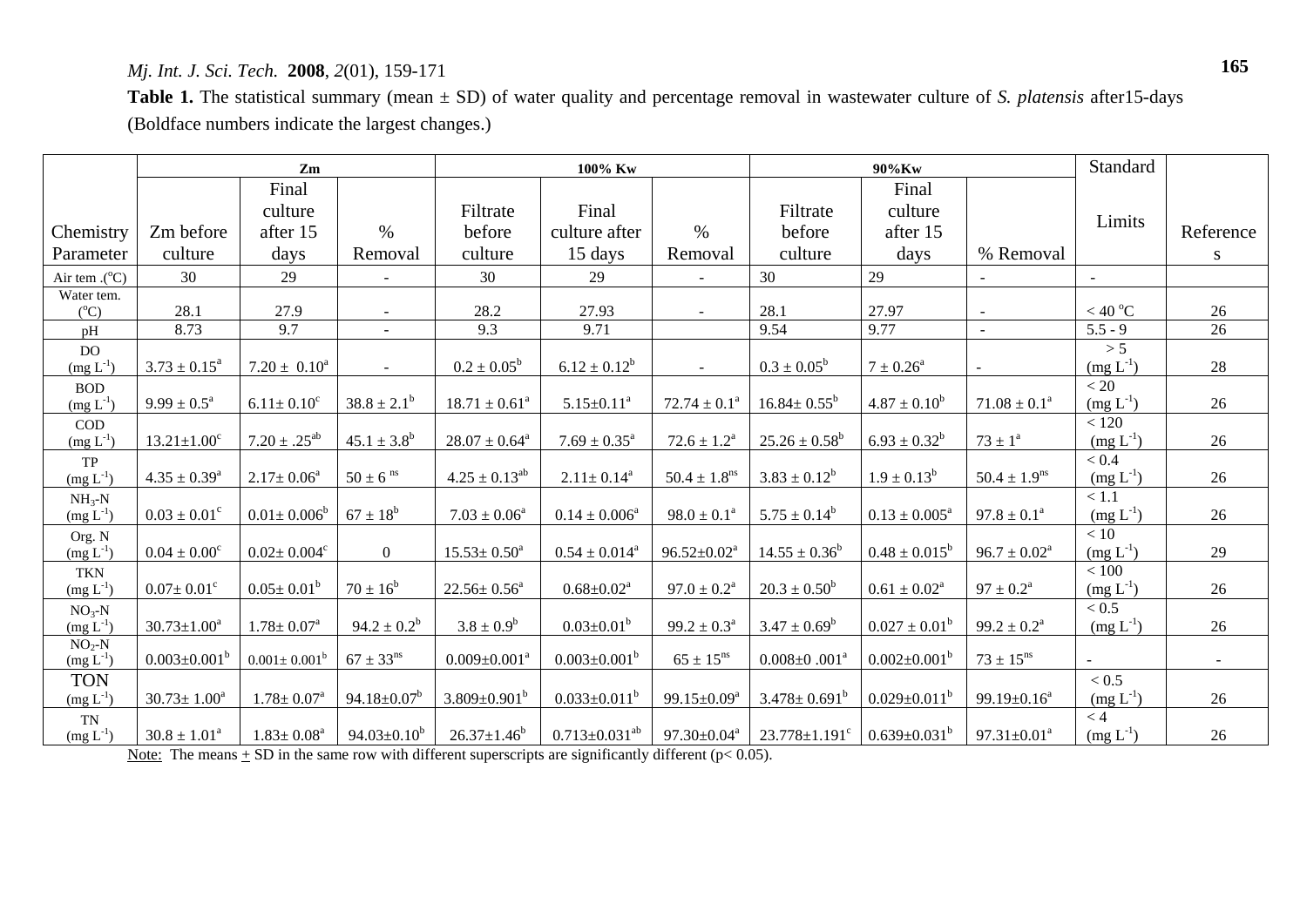

**Figure 1.** Changes of nutrients: A) BOD, B) COD, C) TP, D)  $NH<sub>3</sub>-N$ , E) ON, F) TKN, G)  $NO<sub>3</sub>-N$ , H) TON, and I) TN in the experimental wastewater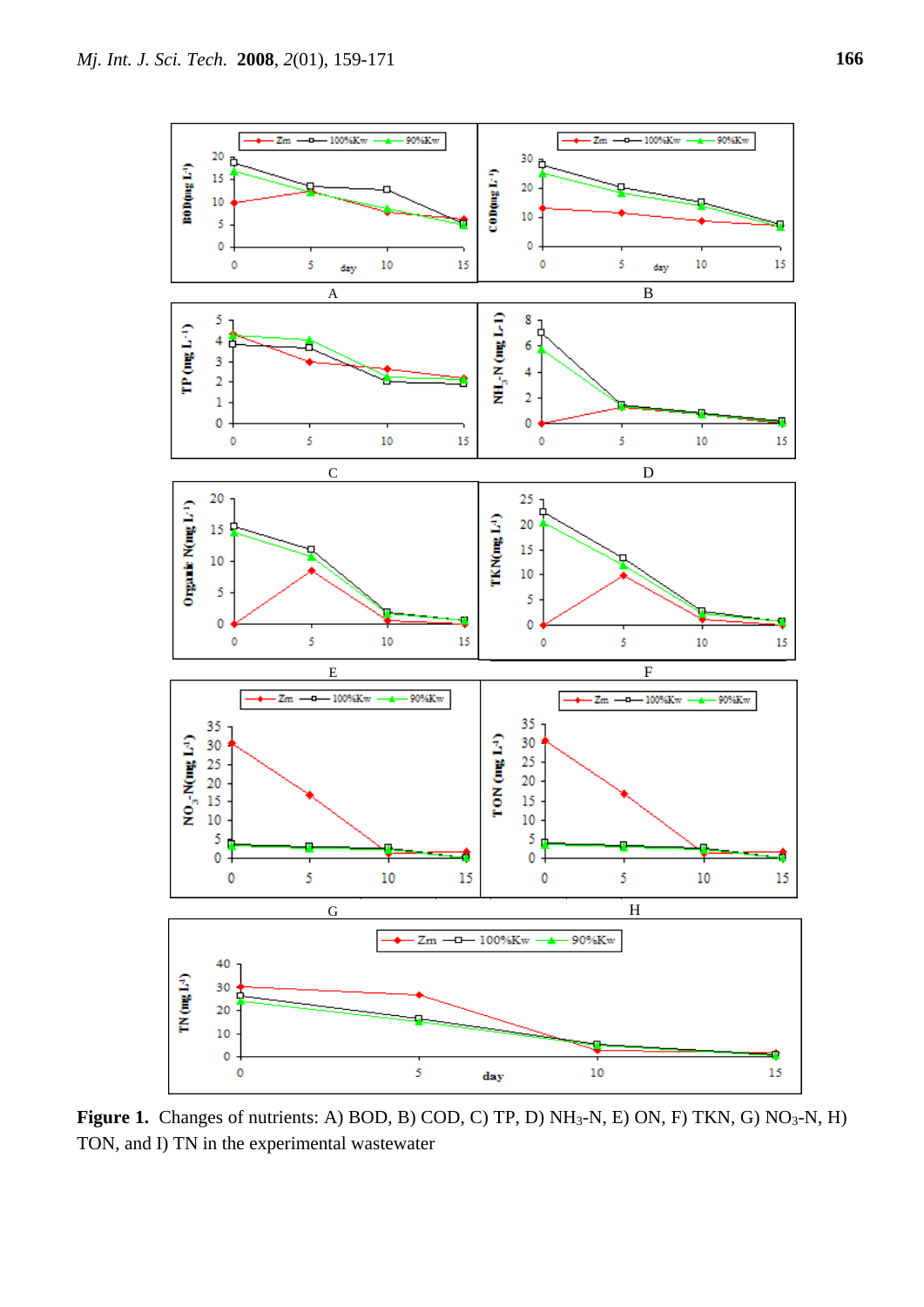#### *Pigment content*

The content of β-carotene of *S. platensis* cultured in Zm, 100%Kw, and 90%Kw was 0.29, 0.29, and 0.26 mg g<sup>-1</sup> respectively, while that of C-phycocyanin was 6.94, 18.44, and 16.31 mg g<sup>-1</sup> respectively (Table 2). The present study utilised a modified Zarrouk's medium (Zm) with substantially fewer nutrients compared to the standard Zarrouk's medium, so substantially lower levels of β-carotene and C-phycocyanin were anticipated. (*S. platensis* cultured outdoors using standard Zarrouk's medium had 1.5 mg g<sup>-1</sup> and 60.70 mg g<sup>-1</sup> of  $\beta$ -carotene and C-phycocyanin, respectively [30].) Although fewer nutrients were utilised in Zm, they were sufficient to maintain the *S. platensis*  culture. Also, with fewer nutrients, the production cost using Zm was lower than that using the standard Zarrouk's medium (see below). In this study, the 100%Kw and 90%Kw had a lower level of dissolved oxygen than Zm, but  $\beta$ -carotene and C-phycocyanin levels were 2.5 to 3 times higher. Other researchers [31] have also observed that the lowest dissolved oxygen (anaerobic) environment was more conducive to the accumulation of C-phycocyanin as compared to the aerobic environment.

**Table 2.** Statistical summary (mean ± SD) for analysis of β-carotene and C-phycocyanin in *S. platensis* culture in modified Zarrouk's medium (Zm), kitchen wastewater (100%Kw) and kitchen wastewater (90%Kw)

| <b>Pigment</b> $(mg g^{-1})$ | Zm                         | $100\%$ Kw               | $90\%$ Kw          |
|------------------------------|----------------------------|--------------------------|--------------------|
| $\beta$ -Carotene            | $0.29 \pm 0.02^{\text{a}}$ | $0.29 \pm 0.02^{\rm a}$  | $0.26 \pm 0.02^b$  |
| C-Phycocyanin                | $6.94 \pm 1.69^b$          | $18.44 \pm 1.09^{\circ}$ | $16.31 \pm 1.10^a$ |

Note: The means  $\pm SD$  in the same row with different superscripts are significantly different ( $p < 0.05$ ).

#### *Production variable cost*

The total production variable cost was calculated on a Baht kg -1 dry weight basis of *S. platensis*. The 100%Kw medium, which possessed the lowest variable cost of  $276.6$  Baht kg<sup>-1</sup>, yielded considerable cost saving (10.9%) compared to the modified Zarrouk's medium (Zm). The 90%Kw was only slightly less expensive (2.6%) than Zm. The 100%Kw was nearly as effective as Zm in the biomass production (0.82 and 0.84 g  $L^{-1}$ , respectively); both gave a higher production than 90%Kw  $(0.73 \text{ g L}^{-1})$  (Table 3). Similar cultivation of *S. platensis* in wastewater arising from the digested pig waste yielded a biomass production of 0.77 g L<sup>-1</sup> [32]. The biomass production in this study was more than that obtained from a 50% effluent from the pig manure biogas digester (0.32 g  $L^{-1}$ ) [9].

#### *Nutritional value*

 As can be seen from Table 3 and Figure 2, percent protein content was nearly 60% higher for the culture in Zm compared to that in either Kw medium. The protein content of *S. platensis* in 100% Kw was 35.86% (dry weight). However, the fat content of the 100% Kw culture was 60% higher than the Zm culture as expected since the kitchen wastewater contained several types of fat from the cooking process. The fibre content of both Kw cultures was more than 4 times higher than that of the Zm culture, probably because the kitchen wastewater was rich in carbon source (carbohydrate and fat/oil) compared to the sole carbon source, sodium bicarbonate, in Zm. The high ash content present in the alga grown in kitchen wastewater (up to 7 fold increase from Zm alga) is unexpected but could be due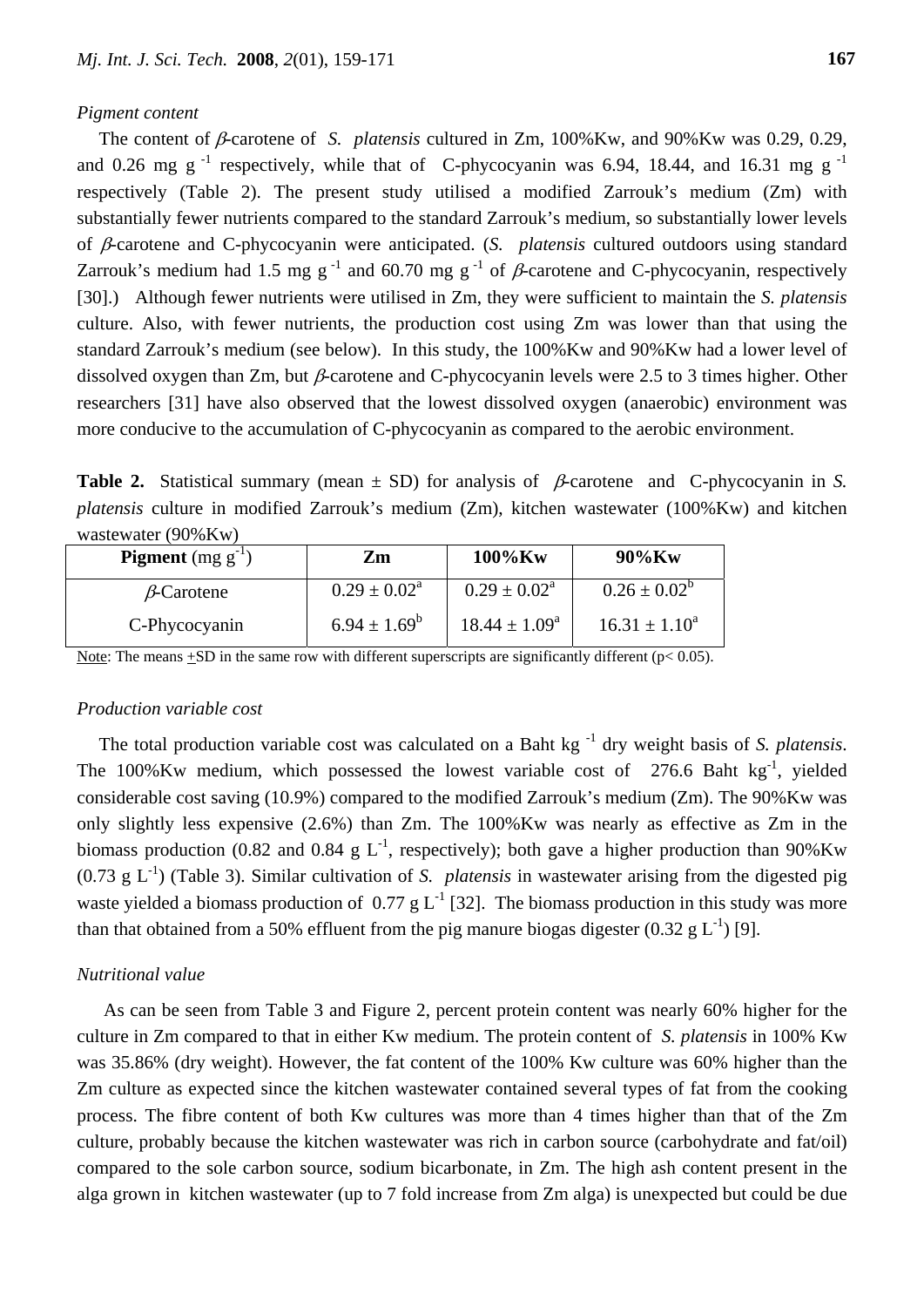to the presence of some unidentified inorganic components present in Kw (e.g. those added in the detergent) which could generally enhance the mineral content in algae.

**Table 3.** Statistical summary (mean  $\pm$  SD) for analysis of production variable cost and nutritional value of *S. platensis* cultures in Zm and kitchen wastewater (100%Kw and 90%Kw)

| <b>Item</b>               | Zm                         | 100%Kw                     | $90\%$ Kw                     |
|---------------------------|----------------------------|----------------------------|-------------------------------|
| Production variable cost  | $310.6 \pm 7.6^{\circ}$    | $276.6 \pm 9.6^b$          | $303.6 \pm 14.7^{\circ}$      |
| $(baht kg-1)$             |                            |                            |                               |
| Biomass production        | $0.84 \pm 0.05^{\text{a}}$ | $0.82 \pm 0.02^{\text{a}}$ | $0.73 \pm 0.02^b$             |
| (dry weight, $g L^{-1}$ ) |                            |                            |                               |
| Crude protein $(\%)$      | $54.44 \pm 0.63^{\circ}$   | $35.86 \pm 1^{\circ}$      | $32.27 \pm 0.91$ <sup>d</sup> |
| Fat $(\%)$                | $1.93 \pm 0.16^c$          | $3.13 \pm 0.02^{\text{a}}$ | $2.82 \pm 0.02^b$             |
| Fibre $(\% )$             | $2.31 \pm 0.27^e$          | $10.65 \pm 0.79^{\circ}$   | $9.58 \pm 0.71^b$             |
| Moisture (%)              | $10.95 \pm 0.61^{\circ}$   | $7.72 \pm 0.24^b$          | $6.95 \pm 0.21^{\circ}$       |
| Ash $(\%)$                | $3.94 \pm 0.15^{\circ}$    | $27.94 \pm 1.56^{\circ}$   | $25.2 \pm 1.4^{ab}$           |

Note: The means  $+$  SD in the same row with different superscripts are significantly different ( $p$ < 0.05).



 **Figure 2.** Comparative nutritional value of *S. platensis* cultures in Zm and kitchen wastewater (100%Kw and 90%Kw)

The biomass of *S. platensis* was evaluated as a recommended good protein source for fish, especially *Oreochromis* sp. (Tuptim tilapia). Young tilapias are easily weaned and grow fast to market size when fed the formulated diet [33]. Fast growth rates are common when fish are fed foodstuffs containing levels of 20-30% protein for fish. Future studies should concentrate on detailed nutrient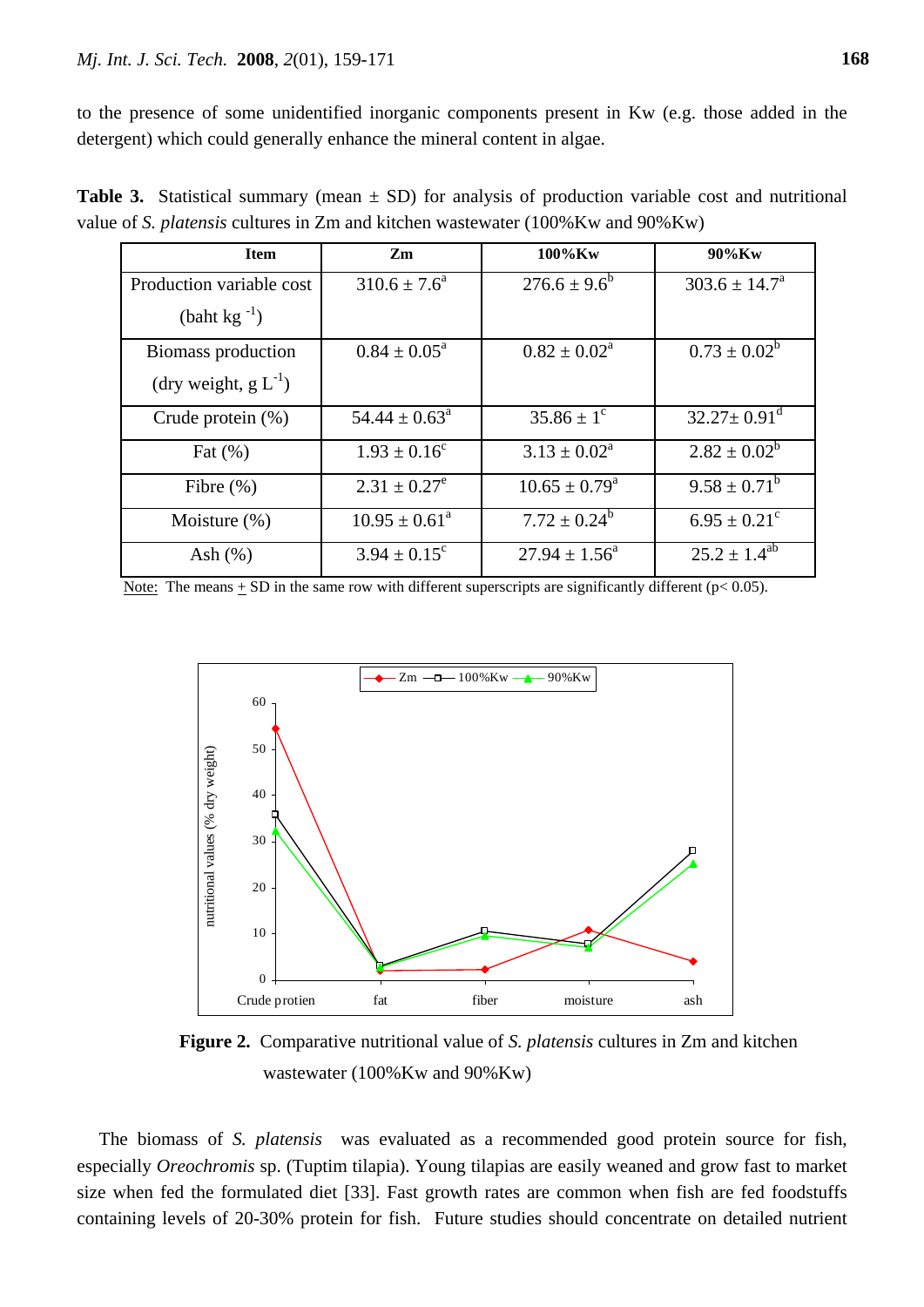analysis of the kitchen wastewater although considerable variation is expected, depending on source and food/waste processing procedure.

#### **Conclusions**

Phytoremediation of domestic wastewater by *S. platensis* was carried out on kitchen wastewater. Water quality, biomass production, production variable cost, pigment content and nutritional value of *S. platensis* were determined in cultures harvested every 5 days for a period of 15 days. A higher % decrease of BOD, COD, TP, NH<sub>3</sub>-N, ON, TKN, NO<sub>3</sub>-N, NO<sub>2</sub>-N, TON and TN was observed in the treated wastewater (100%Kw and 90%Kw) compared to that in the modified Zarrouk's medium (Zm). The highest level of  $\beta$ -carotene (0.29 mg g<sup>-1</sup>) in *S. platensis* was achieved when cultured in Zm and 100%Kw, while the higher levels of C-phycocyanin were obtained using  $100\%$ Kw (17.95 mg g<sup>-1</sup>) and 90%Kw (16.31 mg  $g^{-1}$ ). The 100%Kw medium yielded considerable cost saving (10.9 %; 276.6 baht kg<sup>-1</sup>) compared to the Zm (310.6 baht kg<sup>-1</sup>). The higher biomass production of *S. platensis* was achieved in Zm  $(0.84 \text{ g L}^{-1})$  and  $100\%$ Kw  $(0.82 \text{ g L}^{-1})$ , where the protein content was 54.44% and 35.86%, respectively. This study provides strong support for the use of *S. platensis* for phytoremediation of kitchen wastewater as well as C-phycocyanin production in this medium.

#### **Acknowledgements**

.

We gratefully thank the National Research Council of Thailand, Maejo University, and the Faculty of Fisheries Technology and Aquatic Resources of Maejo University for the financial support. Prof. Piamsak Menasveta (Department of Marine Science, Faculty of Science, Chulalongkorn University) and Assoc. Prof. Thipmani Paratasilpin (Department of Biology, Faculty of Science, Chiang Mai University) are thanked for being co-advisers. Mr. Tommy Bunten from the Department of Chemistry and Biochemistry, California State University Fullerton is acknowledged for helping in some English corrections.

#### **References**

- 1. U.G. Schlfsser, "Sammlung von Algenkulturen", *Ber. Dtsch. Bot. Ges*., **1982**, *95*, 181– 276.
- 2. E. J. Olguyn, S. Galicia, O. Angulo-Guerrero, and E. Hernandez, "The effect of low light flux and nitrogen deficiency on the chemical composition of *Spirulina* sp*. (Arthrospira)* grown on digested pig waste", *Bioresour. Technol*., **2000**, *77*, 19– 24.
- 3. D. Stanca, and E. Popovici, "Urea as nitrogen source in modified Zarrouk's medium", *Rev. Roum. Biol.,* **1996**, *41*, 25–31.
- 4. C. O. Rangel-Yagui, E. D. G. Danesi, J. C. M. Carvalho, and S. Sato, "Chlorophyll production from *S. platensis*: cultivation with urea addition by fed-batch process", *Bioresour. Technol*., **2004**, *92*, 133–141.
- 5. R. O. Canizares, "Free and immobilized cultures of *S. maxima* for swine waste treatment in Mexico", *Biotechnol. Lett.*, **1993**, *15*, 321–326.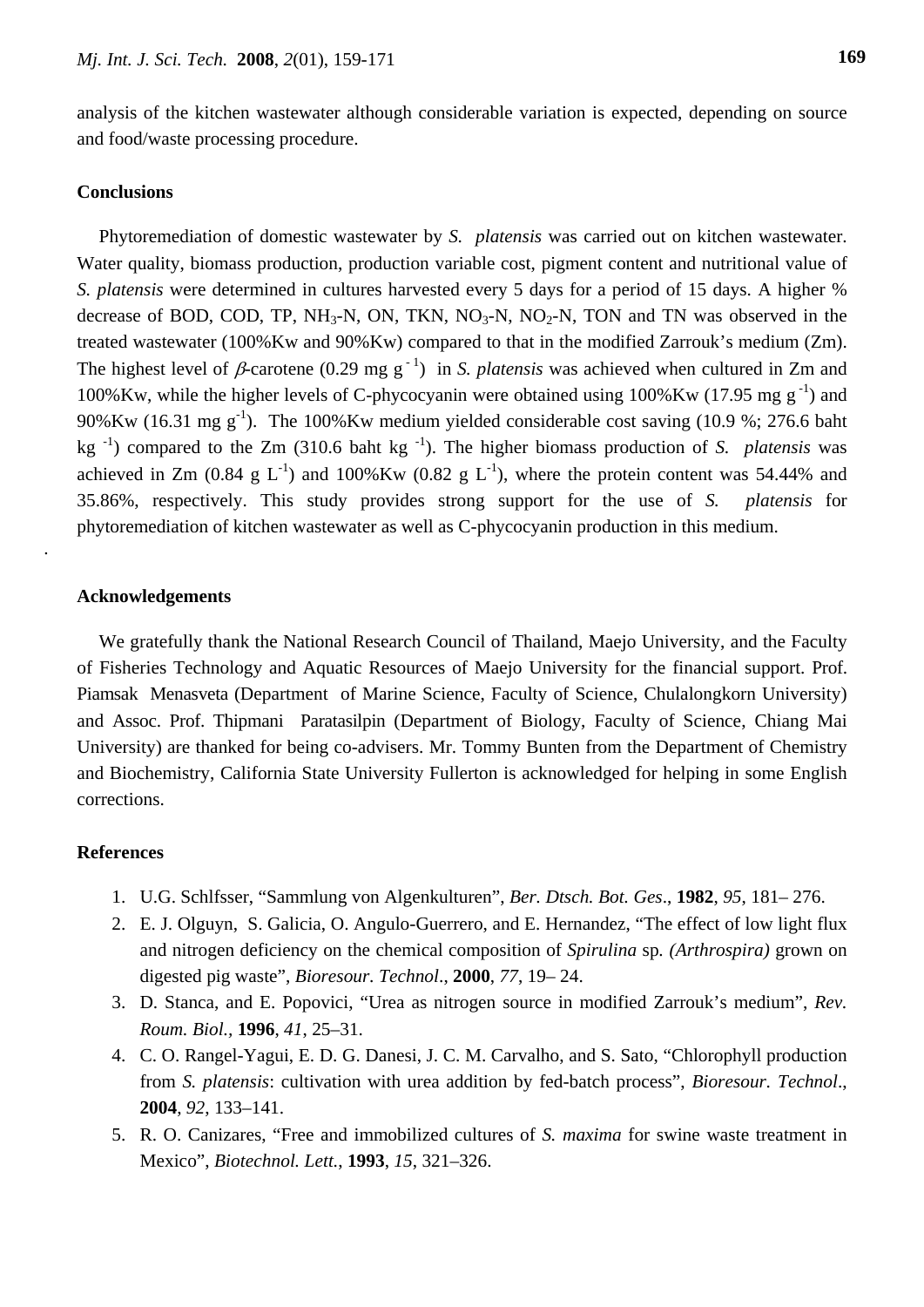- 6. M. E. Martinez, S. Sanchez, J. M. Jimenez, E. I. Yous, and F. L. Munoz, "Nitrogen and phosphorus removal from urban wastewater by the microalga *Scenedesmus obliquus*", *Bioresource Technol*., **2000**, *73*, 263–272.
- 7. B. Chuntapa, S. Powtongsook, and P. Menasveta, "Water quality control using *S. platensis* in shrimp culture tanks", *Aquaculture*, **2003**, *220*, 355– 366.
- 8. J. Promya, "The mass culture of *S. platensis* in effluent from pig manure biogas digester", *MSc Thesis,* **2000**, Chiang Mai University, Thailand.
- 9. J. Promya, and S. Traichaiyaporn, "Water quality improvement of effluent from pig manure biogas digester by the culture of *S. platensis* (Nordstedt) Geiteler", *J. Sci. Fac. CMU*, **2003**, *30*, 95-101.
- 10. H. C. Bold and M. J. Wynne, "Introduction to the Algae Structure and Reproduction", 2<sup>nd</sup> Edn., Prentice-Hall, Englewood Cliff., **1985**.
- 11. H. Nakamura, "*S. platensis* : Food for Hungry World, a Pioneer's Story in Aquaculture", University of the Tree Press, California, **1982**.
- 12. A. Richmond, "*S. platensis*", in "Microalga Biotechnology"*,* (Eds. M. A. Borowitzka and L. J. Borowitzka), Cambridge University Press, Cambridge, **1998**, pp. 85-119.
- 13. APHA, AWW and WPCF, "Standard Methods for Examination of Water and Waste Water", 16th Edn., American Public Heath Association, Washington DC, **1985**.
- 14. S. Traichaiyaporn, "Water quality analysis" (a textbook in Thai), Department of Biology, Faculty of Science, Chiang Mai University, **2000**.
- 15. J. Promya, S. Traichaiyaporn, and R. L. Deming, "Phytoremediation of domestic and industrial wastewater by *S. platensis* (Nordstedt) Geiteler", *Proc.* 40<sup>th</sup> Western Reg'l. Meeting, *Am. Chem. Soc.,* 22-25 January 2006, California, **2006**.
- 16. A. H. Simonne, N. R. Green, and D. I. Bransby, "Consumer acceptability and ß-carotene content of beef as related to cattle finishing diets", *J. Food Sci*., **1996**, *61*, 1254-1256.
- 17. D. S. Berns, H. L. Crespi, and J. J. Katz, "Isolation, amino acid composition and some physico-chemical properties of the protein deuterio-phycocyanin", *J. Am. Chem. Soc*., 1963, *85*, 8-14
- 18. AOAC, "Methods of Analysis", 14<sup>th</sup> Edn., Arlington, Virginia, 1984.
- 19. S. S. De Silva, R. M. Gunasekera, and C. Keembiyahetty, "Optimum ration and feeding frequency in *Oreochromis niloticus* young", (Eds. J. L. Maclean, L. B. Dizon, and L. V. Hosillos), *Proc. The First Fisheries Forum, Asian Fisheries Society*, Manila, **1986**, pp. 559- 564.
- 20. M. R. Walach, M. Bazin, and J. Pirt, "Computer control of carbon–nitrogen ratio in *S. platensis*", *Biotechnol. and Bioengineering*, **1987**, *29*, 520–528.
- 21. F. Marquez, "Inhibitory effect of oxygen accumulation on the growth of *S. platensis*", *Biotechnol. Lett*., **1995**, *17*, 225-228.
- 22. J. Promya and S. Traichaiyaporn, "Improvement of the dormitory effluent by *S. platensis* (Nordstedt) Geiteler", *Proc. 4th Asia-Pacific Phycological Forum*, Bangkok, **2005**.
- 23. P. Siew-Moi, M. S. Miah, B. G. Yeoh, and M. A. Hashim, "*S. platensis* production in a high rate pond treating sago starch factory wastewater", *Proc.* 4<sup>th</sup> Asia-Pacific Conference on Algal *Biotechnology*, Hong Kong, **2000**.